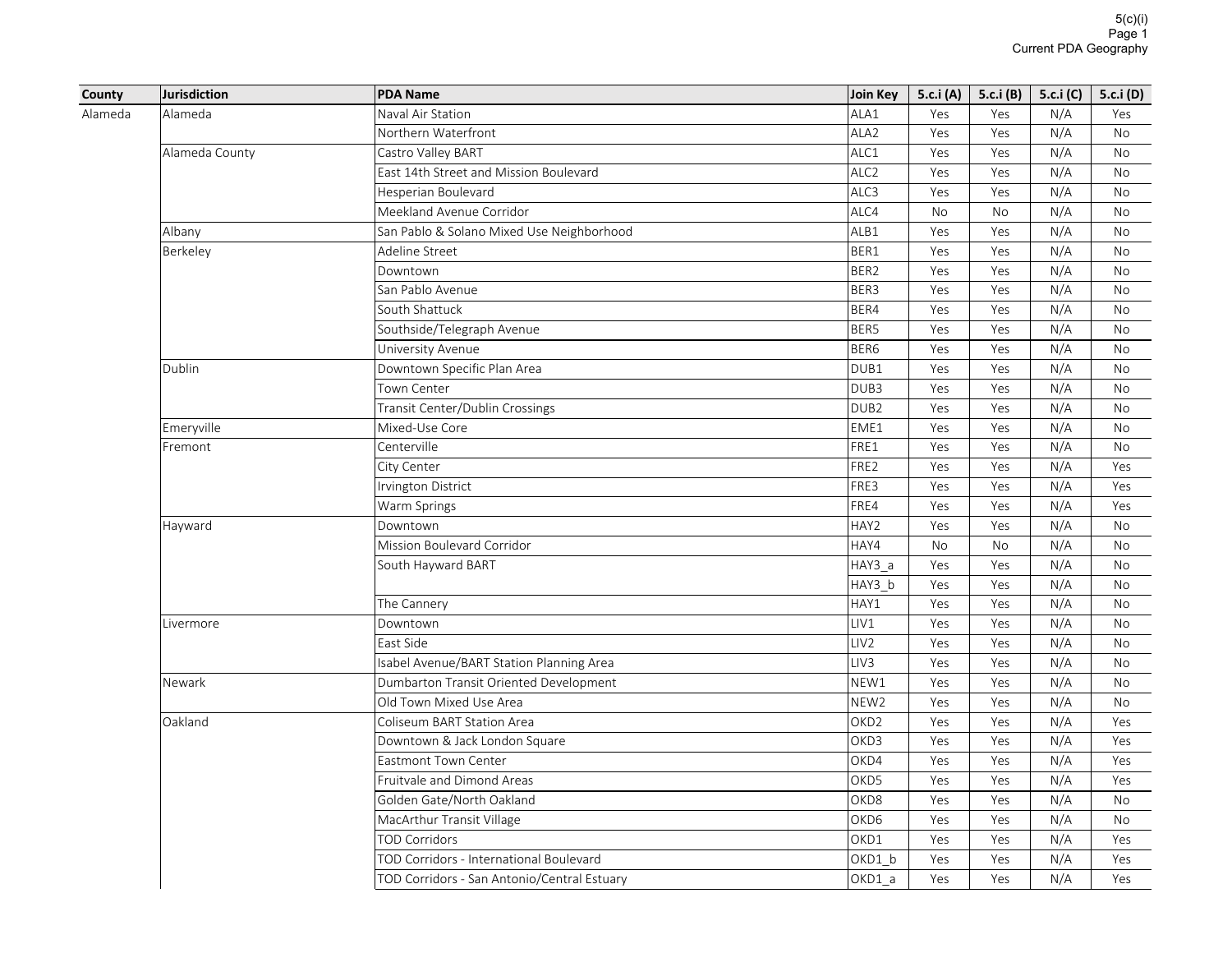| County       | Jurisdiction                                        | <b>PDA Name</b>                                                               | Join Key         | 5.c.i (A) | 5.c.i (B) |     | 5.c.i (C)   5.c.i (D) |
|--------------|-----------------------------------------------------|-------------------------------------------------------------------------------|------------------|-----------|-----------|-----|-----------------------|
|              |                                                     | West Oakland                                                                  | OKD7             | Yes       | Yes       | N/A | Yes                   |
|              | Pleasanton                                          | Hacienda                                                                      | PLE1             | Yes       | Yes       | N/A | <b>No</b>             |
|              | San Leandro                                         | Bay Fair BART Village                                                         | SLE1             | Yes       | Yes       | N/A | <b>No</b>             |
|              |                                                     | Downtown Transit Oriented Development                                         | SLE3             | No        | No        | N/A | Yes                   |
|              |                                                     | East 14th Street                                                              | SLE <sub>2</sub> | Yes       | Yes       | N/A | Yes                   |
|              | Union City                                          | <b>Intermodal Station District</b>                                            | UNI1             | Yes       | Yes       | N/A | <b>No</b>             |
| Contra Costa | Antioch                                             | Hillcrest eBART Station                                                       | ANT1             | Yes       | Yes       | N/A | <b>No</b>             |
|              |                                                     | Rivertown Waterfront                                                          | ANT <sub>2</sub> | No        | No        | N/A | No                    |
|              | Concord                                             | Community Reuse Area/Los Medanos                                              | CON1 a           | Yes       | Yes       | N/A | <b>No</b>             |
|              |                                                     |                                                                               | CON1_b           | Yes       | Yes       | N/A | No                    |
|              |                                                     | Downtown                                                                      | CON <sub>2</sub> | No        | No        | N/A | No                    |
|              | Contra Costa County                                 | Contra Costa Centre                                                           | CCC1             | Yes       | Yes       | N/A | No                    |
|              |                                                     | Downtown El Sobrante                                                          | CCC4             | <b>No</b> | <b>No</b> | N/A | <b>No</b>             |
|              |                                                     | Pittsburg/Bay Point BART Station                                              | CCC3 a           | Yes       | Yes       | N/A | Yes                   |
|              |                                                     |                                                                               | CCC3 b           | No        | No        | N/A | No                    |
|              |                                                     | West Contra Costa Transportation Advisory Committee San Pablo Avenue Corridor | $WCC1_a$         | Yes       | Yes       | N/A | No                    |
|              | Danville                                            | Downtown                                                                      | DAN1             | No        | No        | N/A | <b>No</b>             |
|              | El Cerrito                                          | San Pablo Avenue Corridor                                                     | ELC1 a           | Yes       | Yes       | N/A | No                    |
|              |                                                     |                                                                               | ELC1 b           | Yes       | Yes       | N/A | <b>No</b>             |
|              | <b>Hercules</b>                                     | Central Hercules                                                              | HER1             | <b>No</b> | <b>No</b> | N/A | <b>No</b>             |
|              |                                                     | Waterfront District                                                           | HER2             | No        | No        | N/A | No                    |
|              |                                                     | West Contra Costa Transportation Advisory Committee San Pablo Avenue Corridor | WCC1_g           | No        | No        | N/A | No                    |
|              | Lafayette                                           | Downtown                                                                      | LAF1             | Yes       | Yes       | N/A | <b>No</b>             |
|              | Martinez                                            | Downtown                                                                      | MAR1             | Yes       | Yes       | N/A | <b>No</b>             |
|              | Moraga                                              | Moraga Center                                                                 | MOR1             | Yes       | Yes       | N/A | No                    |
|              | Oakley                                              | Downtown                                                                      | OAK2             | Yes       | Yes       | N/A | <b>No</b>             |
|              |                                                     | <b>Employment Area</b>                                                        | OAK1             | <b>No</b> | <b>No</b> | N/A | <b>No</b>             |
|              |                                                     | Potential Planning Area                                                       | OAK3             | Yes       | Yes       | N/A | <b>No</b>             |
|              | Orinda                                              | Downtown                                                                      | ORI1             | Yes       | Yes       | N/A | No                    |
|              | Pinole                                              | Appian Way Corridor                                                           | PIN <sub>2</sub> | Yes       | Yes       | N/A | <b>No</b>             |
|              |                                                     | Old Town San Pablo Avenue                                                     | PIN1             | <b>No</b> | <b>No</b> | N/A | <b>No</b>             |
|              | Pittsburg                                           | Downtown                                                                      | PIT <sub>2</sub> | Yes       | Yes       | N/A | <b>No</b>             |
|              |                                                     | Railroad Avenue eBART Station                                                 | PIT1             | No        | No        | N/A | Yes                   |
|              | Pleasant Hill                                       | <b>Buskirk Avenue Corridor</b>                                                | PLH <sub>2</sub> | <b>No</b> | <b>No</b> | N/A | <b>No</b>             |
|              |                                                     | Diablo Valley College                                                         | PLH1             | No        | No        | N/A | No                    |
|              | Richmond                                            | Central Richmond & 23rd Street Corridor                                       | $RIC1_a$         | Yes       | Yes       | N/A | <b>No</b>             |
|              |                                                     |                                                                               | $RIC1_b$         | Yes       | Yes       | N/A | No                    |
|              |                                                     | South Richmond                                                                | RIC <sub>2</sub> | Yes       | Yes       | N/A | <b>No</b>             |
|              |                                                     | West Contra Costa Transportation Advisory Committee San Pablo Avenue Corridor | WCC1 c           | No        | No        | N/A | No                    |
|              | Richmond (with Contra Costa County   North Richmond |                                                                               | CCC <sub>2</sub> | Yes       | Yes       | N/A | <b>No</b>             |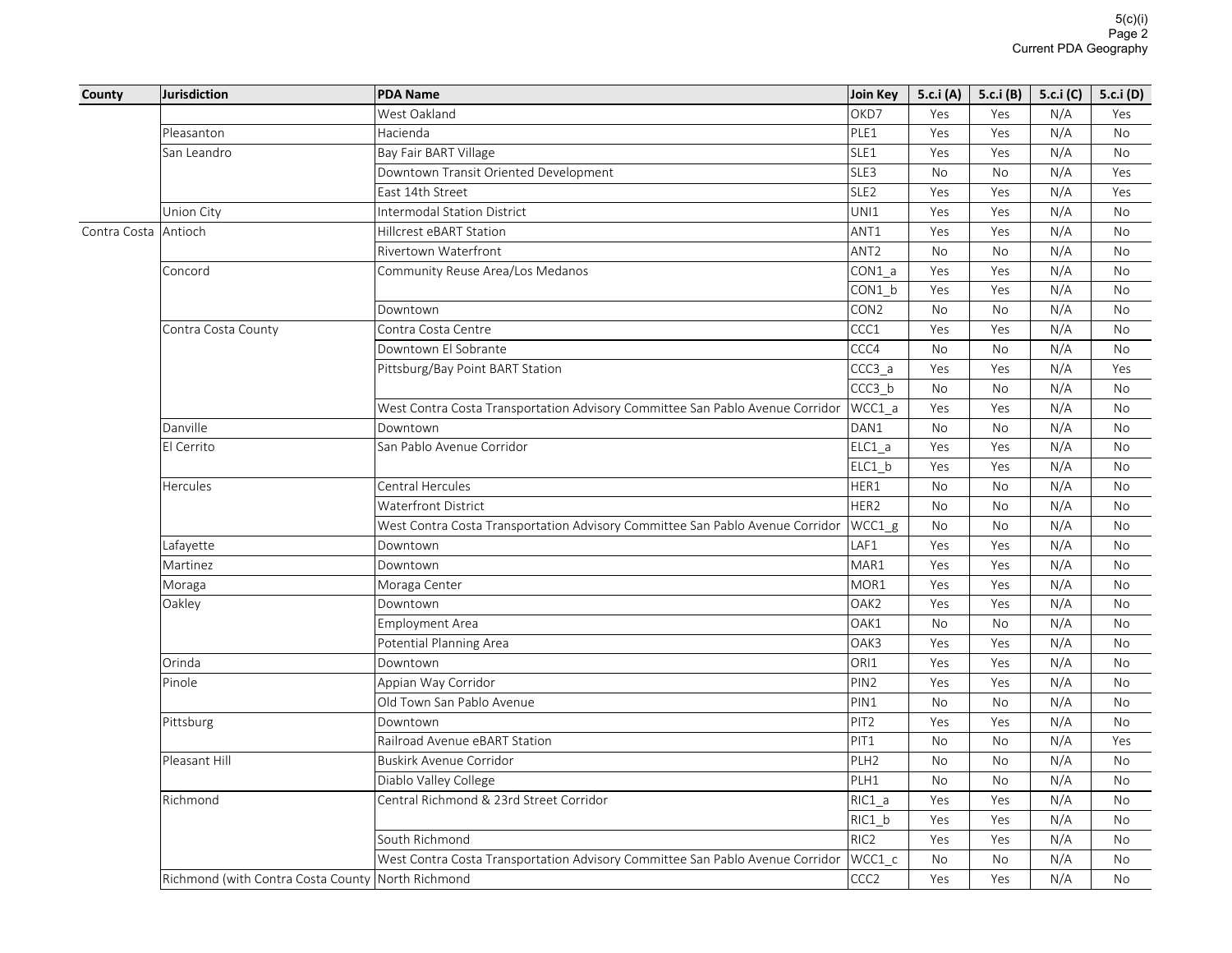| County    | Jurisdiction                | <b>PDA Name</b>                                  | Join Key         | 5.c.i (A) | 5.c.i (B) | 5.c.i (C) | 5.c.i (D) |
|-----------|-----------------------------|--------------------------------------------------|------------------|-----------|-----------|-----------|-----------|
|           | San Pablo                   | <b>Rumrill Boulevard</b>                         | SPA <sub>2</sub> | Yes       | Yes       | N/A       | <b>No</b> |
|           |                             | San Pablo Avenue & 23rd Street Corridors         | SPA1             | <b>No</b> | No        | N/A       | <b>No</b> |
|           | San Ramon                   | City Center                                      | SAR1             | Yes       | Yes       | N/A       | No        |
|           |                             | North Camino Ramon                               | SAR <sub>2</sub> | Yes       | Yes       | N/A       | <b>No</b> |
|           | Walnut Creek                | Core Area                                        | WAL1             | Yes       | Yes       | N/A       | No        |
| Marin     | Marin County                | Urbanized 101 Corridor                           | MCO1             | Yes       | Yes       | N/A       | <b>No</b> |
|           | San Rafael                  | Downtown                                         | SRA1             | Yes       | Yes       | N/A       | Yes       |
| Napa      | American Canyon             | Highway 29 Corridor                              | ACA1             | Yes       | Yes       | N/A       | <b>No</b> |
|           | Napa                        | Downtown Napa and Soscol Gateway Corridor        | NAP1             | <b>No</b> | No        | N/A       | <b>No</b> |
|           | San Francisco San Francisco | 19th Avenue                                      | SFO10            | Yes       | Yes       | N/A       | Yes       |
|           |                             | <b>Balboa Park</b>                               | SFO <sub>2</sub> | <b>No</b> | No        | N/A       | Yes       |
|           |                             | Bayview/Hunters Point Shipyard/Candlestick Point | SFO1             | Yes       | Yes       | N/A       | Yes       |
|           |                             | Downtown-Van Ness-Geary                          | SFO <sub>3</sub> | Yes       | Yes       | N/A       | Yes       |
|           |                             | Eastern Neighborhoods                            | SFO4             | Yes       | Yes       | N/A       | Yes       |
|           |                             | Market-Octavia/Upper Market                      | SFO11            | Yes       | Yes       | N/A       | Yes       |
|           |                             | Mission Bay                                      | SFO <sub>5</sub> | Yes       | Yes       | N/A       | Yes       |
|           |                             | Mission-San Jose Corridor                        | <b>SFO12</b>     | Yes       | Yes       | N/A       | Yes       |
|           |                             | Port of San Francisco                            | SFO <sub>6</sub> | No        | No        | N/A       | Yes       |
|           |                             | Transit Center District                          | SFO7             | Yes       | Yes       | N/A       | Yes       |
|           |                             | Treasure Island & Yerba Buena Island             | SFO <sub>8</sub> | Yes       | Yes       | N/A       | Yes       |
|           | San Francisco & Brisbane    | San Francisco/San Mateo Bi-County Area           | SFO9_b           | Yes       | Yes       | N/A       | Yes       |
| San Mateo | Belmont                     | Villages of Belmont                              | BEL1             | Yes       | Yes       | N/A       | Yes       |
|           | <b>Burlingame</b>           | Burlingame El Camino Real                        | BUR1             | Yes       | Yes       | N/A       | Yes       |
|           | Colma                       | El Camino Real                                   | CCG1 b           | Yes       | Yes       | N/A       | Yes       |
|           | Daly City                   | Bayshore                                         | DAL <sub>2</sub> | Yes       | Yes       | N/A       | Yes       |
|           |                             | Mission Boulevard                                | DAL1             | Yes       | Yes       | N/A       | Yes       |
|           | East Palo Alto              | Ravenswood                                       | EPA1             | Yes       | Yes       | N/A       | No        |
|           | Menlo Park                  | El Camino Real Corridor and Downtown             | MEN1             | Yes       | Yes       | N/A       | Yes       |
|           | Millbrae                    | Transit Station Area                             | MIL1             | No        | No        | N/A       | Yes       |
|           | Redwood City                | Broadway/Veterens Boulevard Corridor             | RWC2             | Yes       | Yes       | N/A       | <b>No</b> |
|           |                             | Downtown                                         | RWC1             | Yes       | Yes       | N/A       | Yes       |
|           |                             | El Camino Real Corridor                          | RWC3             | Yes       | Yes       | N/A       | Yes       |
|           | San Bruno                   | <b>Transit Corridors</b>                         | SBR1             | Yes       | Yes       | N/A       | Yes       |
|           | San Carlos                  | Railroad Corridor                                | SCA1             | Yes       | Yes       | N/A       | Yes       |
|           | San Francisco & Brisbane    | San Francisco/San Mateo Bi-County Area           | SFO9 a           | Yes       | Yes       | N/A       | Yes       |
|           | San Mateo                   | Downtown                                         | SMA1             | Yes       | Yes       | N/A       | <b>No</b> |
|           |                             | El Camino Real                                   | SMA3             | Yes       | Yes       | N/A       | Yes       |
|           |                             | Grand Boulevard Initiative                       | SMA4             | Yes       | Yes       | N/A       | Yes       |
|           |                             | Rail Corridor                                    | SMA <sub>2</sub> | Yes       | Yes       | N/A       | Yes       |
|           | San Mateo County            | El Camino Real (North Fair Oaks)                 | CCG1             | Yes       | Yes       | N/A       | Yes       |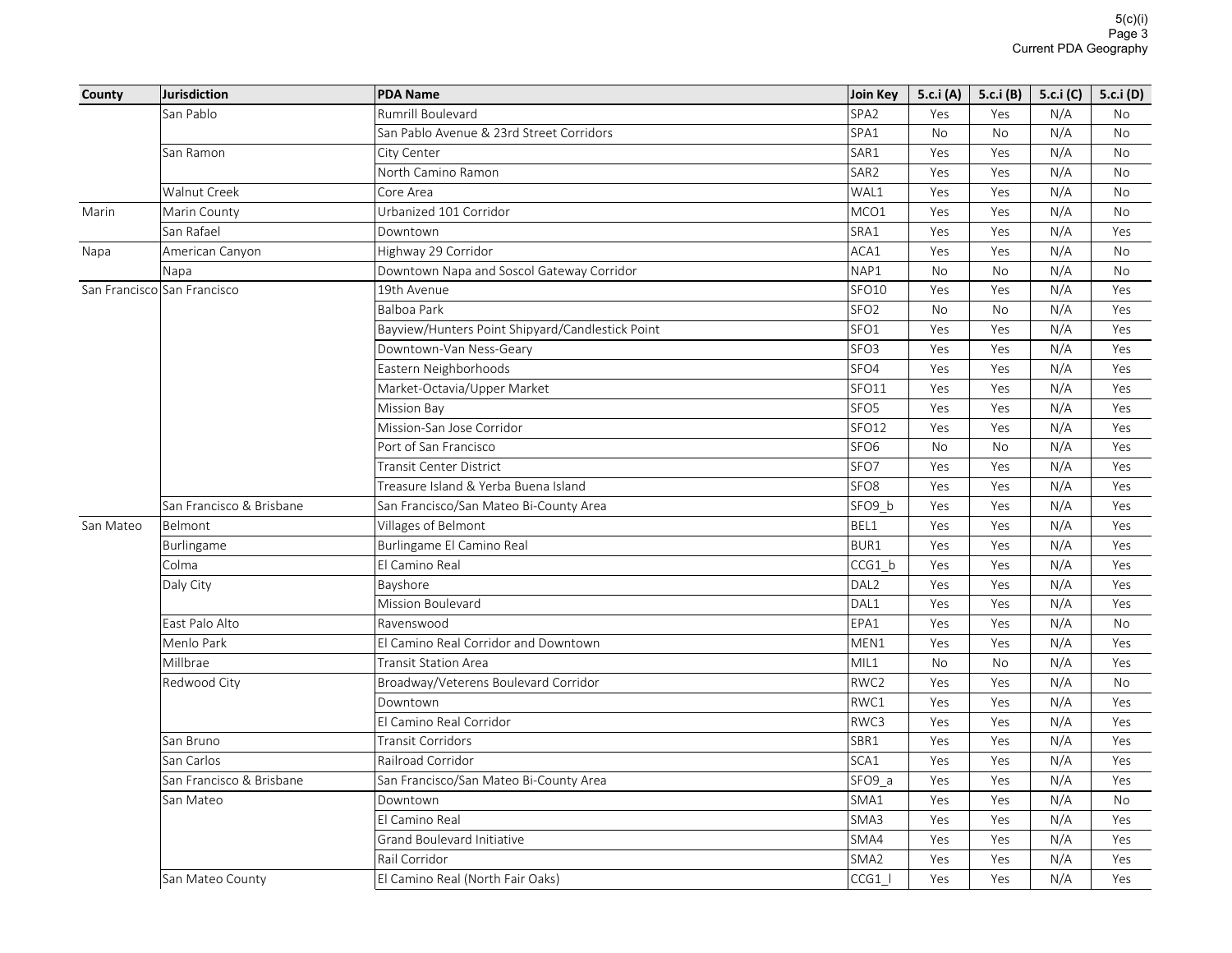| County      | <b>Jurisdiction</b> | <b>PDA Name</b>                                                                   | Join Key         | 5.c.i (A) | 5.c.i (B) $\vert$ | 5.c.i $(C)$ | 5.c.i (D) |
|-------------|---------------------|-----------------------------------------------------------------------------------|------------------|-----------|-------------------|-------------|-----------|
|             |                     | El Camino Real (Unincorporated Colma)                                             | CCG1 k           | Yes       | Yes               | N/A         | Yes       |
|             | South San Francisco | Downtown                                                                          | SSF1             | Yes       | Yes               | N/A         | No        |
|             |                     | El Camino Real                                                                    | CCG1 c           | Yes       | Yes               | N/A         | Yes       |
| Santa Clara | Campbell            | Central Redevelopment Area                                                        | CAM1             | No        | No                | N/A         | <b>No</b> |
|             | Cupertino           | Santa Clara Valley Transportation Authority City Cores, Corridors & Station Areas | VTA1_b           | Yes       | Yes               | N/A         | Yes       |
|             | Gilroy              | Downtown                                                                          | GIL1             | No        | <b>No</b>         | N/A         | <b>No</b> |
|             |                     | Santa Clara Valley Transportation Authority City Cores, Corridors & Station Areas | VTA1_c           | Yes       | Yes               | N/A         | No        |
|             | Los Altos           | Santa Clara Valley Transportation Authority City Cores, Corridors & Station Areas | VTA1 d           | <b>No</b> | <b>No</b>         | N/A         | No        |
|             | Milpitas            | Santa Clara Valley Transportation Authority City Cores, Corridors & Station Areas | VTA1 f           | No        | No                | N/A         | Yes       |
|             |                     | Transit Area                                                                      | MPT1             | Yes       | Yes               | N/A         | Yes       |
|             | Morgan Hill         | Downtown                                                                          | MOH1             | Yes       | Yes               | N/A         | No        |
|             | Mountain View       | Downtown                                                                          | MVW <sub>2</sub> | Yes       | Yes               | N/A         | Yes       |
|             |                     | El Camino Real                                                                    | MVW4             | Yes       | Yes               | N/A         | Yes       |
|             |                     | North Bayshore                                                                    | MVW6             | Yes       | Yes               | N/A         | <b>No</b> |
|             |                     | San Antonio                                                                       | MVW3             | Yes       | Yes               | N/A         | Yes       |
|             |                     | Whisman Station                                                                   | MVW1             | Yes       | Yes               | N/A         | <b>No</b> |
|             | Palo Alto           | California Avenue                                                                 | PAL1             | No        | No                | N/A         | Yes       |
|             | San Jose            | Bascom TOD Corridor                                                               | SJO14            | Yes       | Yes               | N/A         | <b>No</b> |
|             |                     | Bascom Urban Village                                                              | SJO15            | Yes       | Yes               | N/A         | <b>No</b> |
|             |                     | Berryessa Station                                                                 | SJO5             | <b>No</b> | <b>No</b>         | N/A         | Yes       |
|             |                     | Blossom Hill/Snell Urban Village                                                  | SJO17            | No        | No                | N/A         | No        |
|             |                     | Camden Urban Village                                                              | SJO16            | Yes       | Yes               | N/A         | No        |
|             |                     | Capitol Corridor Urban Villages                                                   | SJO18            | Yes       | Yes               | N/A         | <b>No</b> |
|             |                     | Capitol/Tully/King Urban Villages                                                 | SJO11            | Yes       | Yes               | N/A         | No        |
|             |                     | Communications Hill                                                               | SJO6             | Yes       | Yes               | N/A         | <b>No</b> |
|             |                     | Cottle Transit Village (Hitachi)                                                  | SJO <sub>2</sub> | Yes       | Yes               | N/A         | No        |
|             |                     | Downtown "Frame"                                                                  | SJO4             | Yes       | Yes               | N/A         | Yes       |
|             |                     | East Santa Clara/Alum Rock Corridor                                               | SJO8             | Yes       | Yes               | N/A         | Yes       |
|             |                     | Greater Downtown                                                                  | SJO1             | Yes       | Yes               | N/A         | Yes       |
|             |                     | North San Jose                                                                    | SJO3             | Yes       | Yes               | N/A         | Yes       |
|             |                     | Oakridge/Almaden Plaza Urban Village                                              | SJO10            | Yes       | Yes               | N/A         | <b>No</b> |
|             |                     | Santa Clara Valley Transportation Authority City Cores, Corridors & Station Areas | VTA1_i           | Yes       | Yes               | N/A         | Yes       |
|             |                     | Saratoga TOD Corridor                                                             | SJO12            | Yes       | Yes               | N/A         | <b>No</b> |
|             |                     | Stevens Creek TOD Corridor                                                        | SJO9             | Yes       | Yes               | N/A         | Yes       |
|             |                     | West San Carlos and Southwest Expressway Corridors                                | SJO7             | Yes       | Yes               | N/A         | Yes       |
|             |                     | Westgate/El Paseo Urban Village                                                   | SJO19            | No        | No                | N/A         | <b>No</b> |
|             |                     | Winchester Boulevard TOD Corridor                                                 | SJO13            | No        | No                | N/A         | No        |
|             | Santa Clara         | El Camino Real Focus Area                                                         | SCL1             | No        | <b>No</b>         | N/A         | Yes       |
|             |                     | Santa Clara Station Focus Area                                                    | SCL <sub>2</sub> | Yes       | Yes               | N/A         | Yes       |
|             | Sunnyvale           | Downtown & Caltrain Station                                                       | SUN <sub>2</sub> | <b>No</b> | <b>No</b>         | N/A         | Yes       |
|             |                     |                                                                                   |                  |           |                   |             |           |